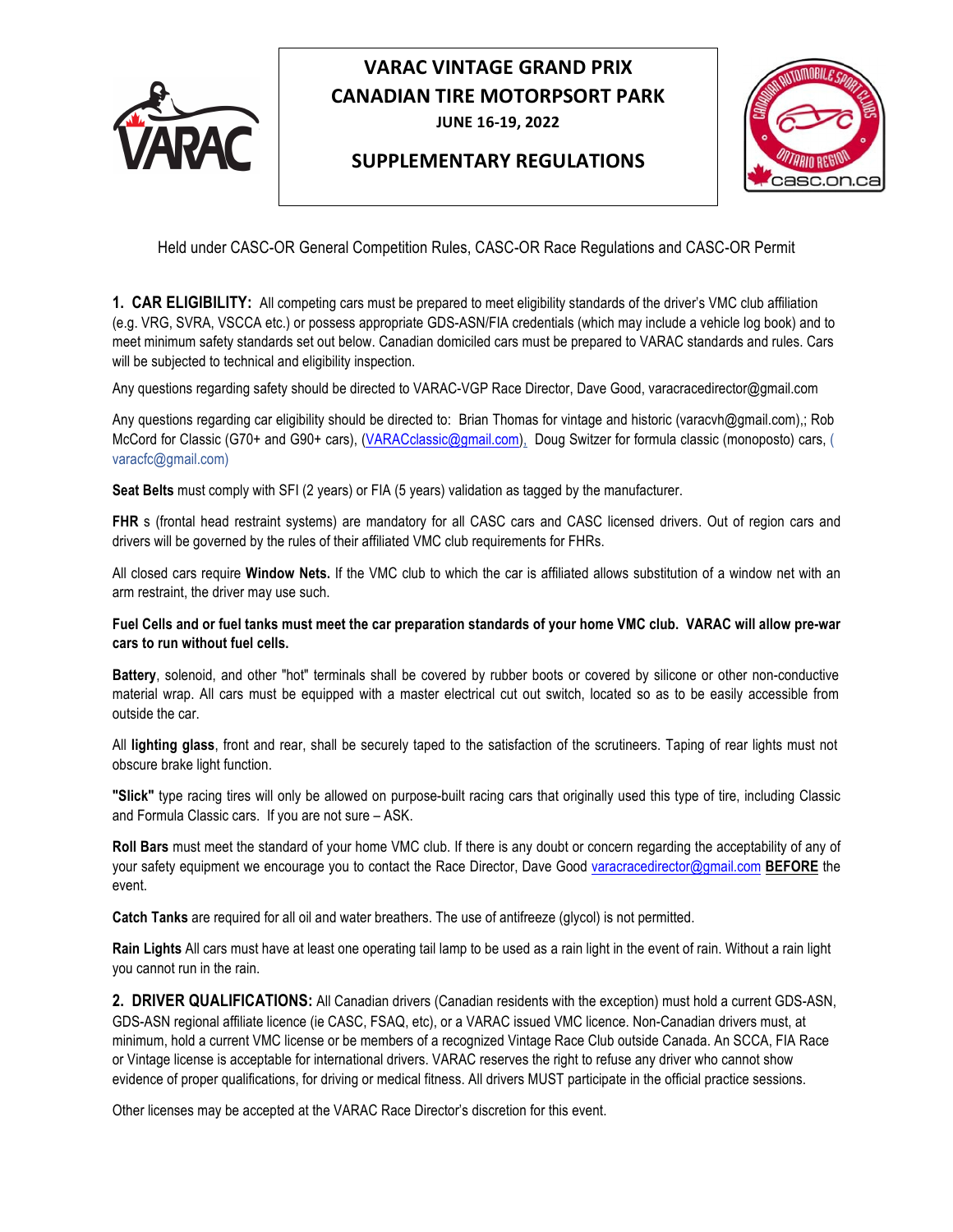

**JUNE 16-19, 2022** 

#### **SUPPLEMENTARY REGULATIONS**



**3. DRIVER SAFETY EQUIPMENT:** The use of the following Driver safety equipment is mandatory during all on track race related sessions.

The June 16<sup>th</sup> lapping day and the HPDX sessions will be run as per the 2012 ASN national lapping regulations (helmets required).

**Driver Suits and Underwear:** One-piece driver suits that effectively cover the body from the neck to the wrists and ankles, manufactured of material approved herein, shall be worn. Underwear manufactured of material approved herein shall be worn where specified herein. Driver suits and underwear shall be clean and in good condition with no excessive oil stains, holes or frayed edges.

**Gloves:** Gloves made of material approved herein shall be worn. This material shall be worn next to the skin. Gloves shall have no holes or perforations and shall be fitted at the wrist, and shall cover the cuff of the driver suit. Any other material, e.g. leather, may be applied to the exterior only.

**Socks:** Socks made of material approved herein shall be worn.

**Shoes:** Shoes made of material approved herein and/or of leather shall be worn.

**Balaclavas**: Balaclavas or helmet skirts of material approved herein shall be worn. Hair protruding from beneath helmets shall be completely covered.

**Approved Materials:** All fire resistant material approved by ASN Canada, FIA, SCCA and SFI is acceptable.

**Driver Suits/Underwear**: The following Driver suit/underwear systems are approved:

- A. Suits of two layers of approved material worn with approved underwear.
- B. Suits of three layers of approved material.
- C. Suits carrying an SFI3-2A/3 rating worn with approved underwear.
- D.Suits carrying an SFI3-2A/5 or higher rating.
- E.Multilayer suits carrying an FIA Homologation.

F. Suits, which the manufacturer states in writing meet or exceed the standards stated herein, may be substituted for that standard.

G. While competing, Drivers should not wear any clothing composed in whole or in part of Nylon. In the case of doubt concerning the composition of a suit/underwear system, the Driver shall be able to present adequate evidence that it conforms to one of the above standards.

**Helmets:** The following standards are approved: a) Snell SA 2010 / SA 2015 / SA 2020 b) Snell SAH 2010 c) SFI 31.1 d) SFI 31.1A e) SFI 32.2A f) FIA 8860-2010 g) FIA 8860-2018 .Helmets shall be in good condition; a repaired helmet may be approved provided that written proof of a satisfactory repair by the helmet manufacturer is presented. Full-face helmets and shields shall be worn by Drivers of open cars.

#### **4. TECH INSPECTION**

Scrutineering will be at the CASC trailer on the south side of the garages. The area between the CASC trailer and the east end of the garages must remain clear of race car trailers and personal vehicles.

We hope to open Tech Wed aftenoon-please look for this.

Cars need to have an approved Technical inspection with sticker prior to "on-track" Fri. Inspection not required for Test/Orientation sessions Thurs. We ask that competitors 'self-Tech' for these sessions.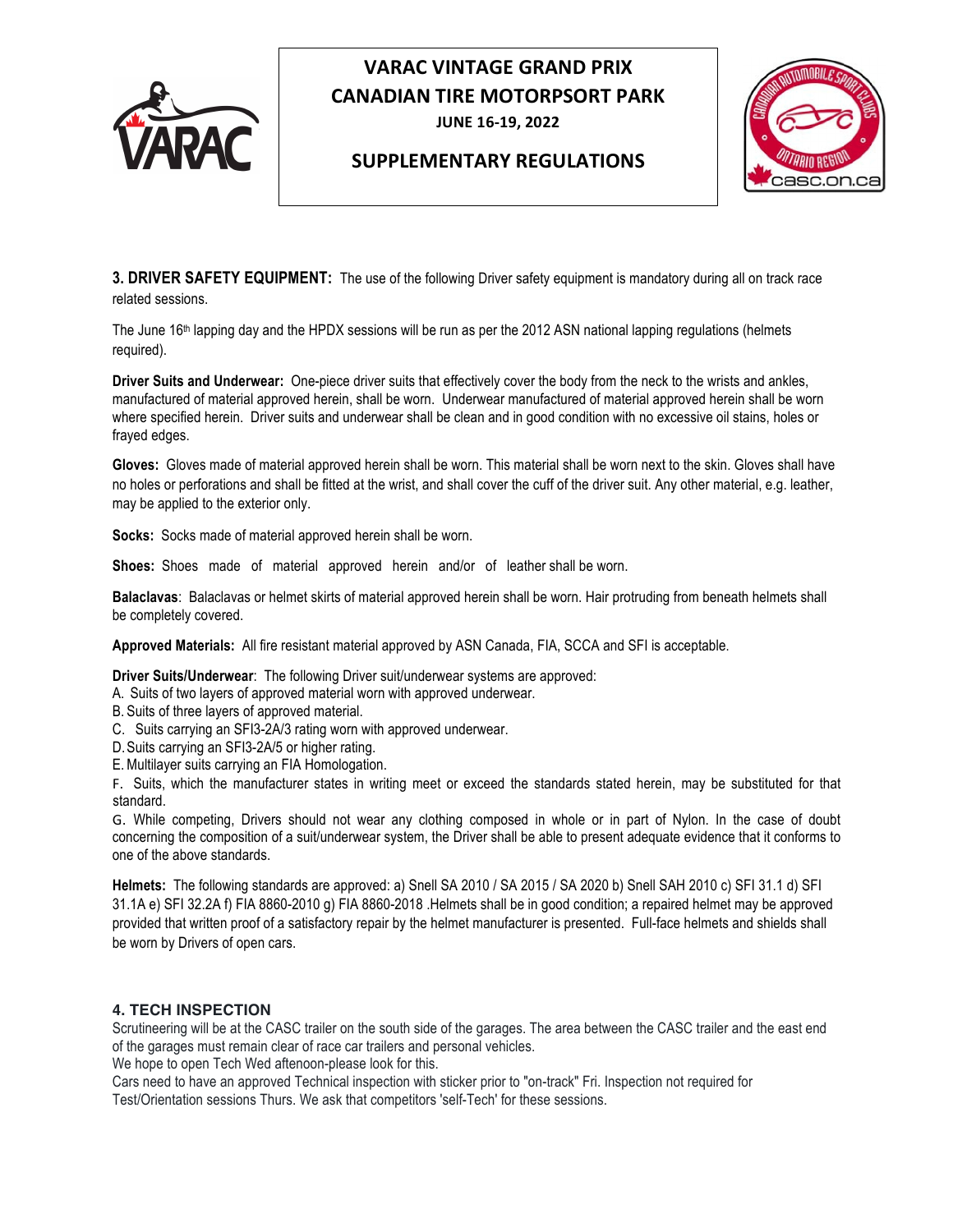

**JUNE 16-19, 2022** 

### **SUPPLEMENTARY REGULATIONS**



Note that there a lot of cars that need to be inspected. Please be patient and plan for this When getting inline for Tech, please sign-in at the trailer.

Please print and fill out top portion (only) of Tech Sheets (available on event website) and bring with you.

Note this is a car tech inspection only--you do not need to bring driver's safety equipment to this.

We will accept Annual Inspections from other VMC Clubs or a recent approved inspection from VRG .Driver's/entrants that have an annual with their home club can go to scrutineering with their signed logbook only (ie no need to bring car) Scrutineering needs to complete some CASC documentation off these logbooks and then will issue a "race sticker" Drivers/entrants in this category please contact Scrutineering ahead of event and register at racetech@casc.on.ca.

**5. PADDOCKING**. Competitors are reminded that paddock space will be tight. Whenever possible please park at right angles to the flow of track or in a manner that minimizes your space usage. The exception to the right angle "rule" is for multi-car teams ( three or more) that can park parallel to the flow of traffic. Park extra vehicles on the grass.

Paddock marshals will assist competitors in parking Wed aft, Thurs and Fri. Please refer to the paddock map- we will generally be paddocking competitors by class. If you are paddocking with a colleague who runs another class, please discuss this with the paddock marshals.

**6. RACE START and RESTART PROCEDURES:** Race starts will be as per 2022 CASC regulations 2.3. 2.4, 2.5 and 2.6, ( race regs pdf ehttps://www.casc.on.ca/sites/default/files/Documents/2022%20CASC-OR%20Regulations%20v1\_0)fspecially as they pertain to a waived off start. Drivers are responsible to review and be familiar with these procedures.

**7. PIT, MOCK GRID AND PADDOCK RULES:** The speed limit in pit lane is 60 kph. The speed limit in the mock grid and paddock areas is 10 kph.

During the start of a race, no person except the Pit Marshals will be permitted in the hot pit lane. Only people immediately connected with the race in progress will be permitted in the hot pit lane.

During a pit stop, a maximum of three persons, including the driver, will be permitted in the hot pit lane.

Following any pit stop, the driver must obey the Pit Marshall's signals before exiting the pit lane and re-entering the course.

When leaving the pits, drivers must stay to the right of the blend line. Drivers on track must stay to the left of the blend line. Touching or crossing the blend line at any time is an infraction and may result in a Black Flag.

Smoking is absolutely prohibited in the pits or pit area.

Any person in the pits must be wearing a shirt and long pants.

Pit/paddock support vehicles such as motorcycles, mini-bikes, ATVs and similar, driven by licensed drivers only, are allowed in the paddock area at the organizer's discretion and privileges may be revoked at any time. Minors are prohibited from their use.

**8. DRIVER CONDUCT:** VARAC strictly adheres to VMC conduct rules and enforces non-contact racing. Non -compliant drivers will be subject to review by the VARAC conduct committee. Any driver not obeying yellow flag rules will be subject to penalties from the CASC STEWARDS. Any driver who is judged by race officials as "out of line"," jumping the start" will be penalized. Various Judges of Fact will monitor such infractions as well as blend line crossing, exceeding pit lane speed limit etc.

Note that an online reporting system for incidents will be used. Instructions will be available at Registration and will be explained at Driver's Meetings

**9. MANDATORY DRIVERS' MEETINGS**: Mandatory Drivers' Meeting have been scheduled at 8:30 am on the June 16 Test Day (for Test Day participants), as well as listed on the Schedule for Friday June 17 and Saturday June 18. No drivers' meeting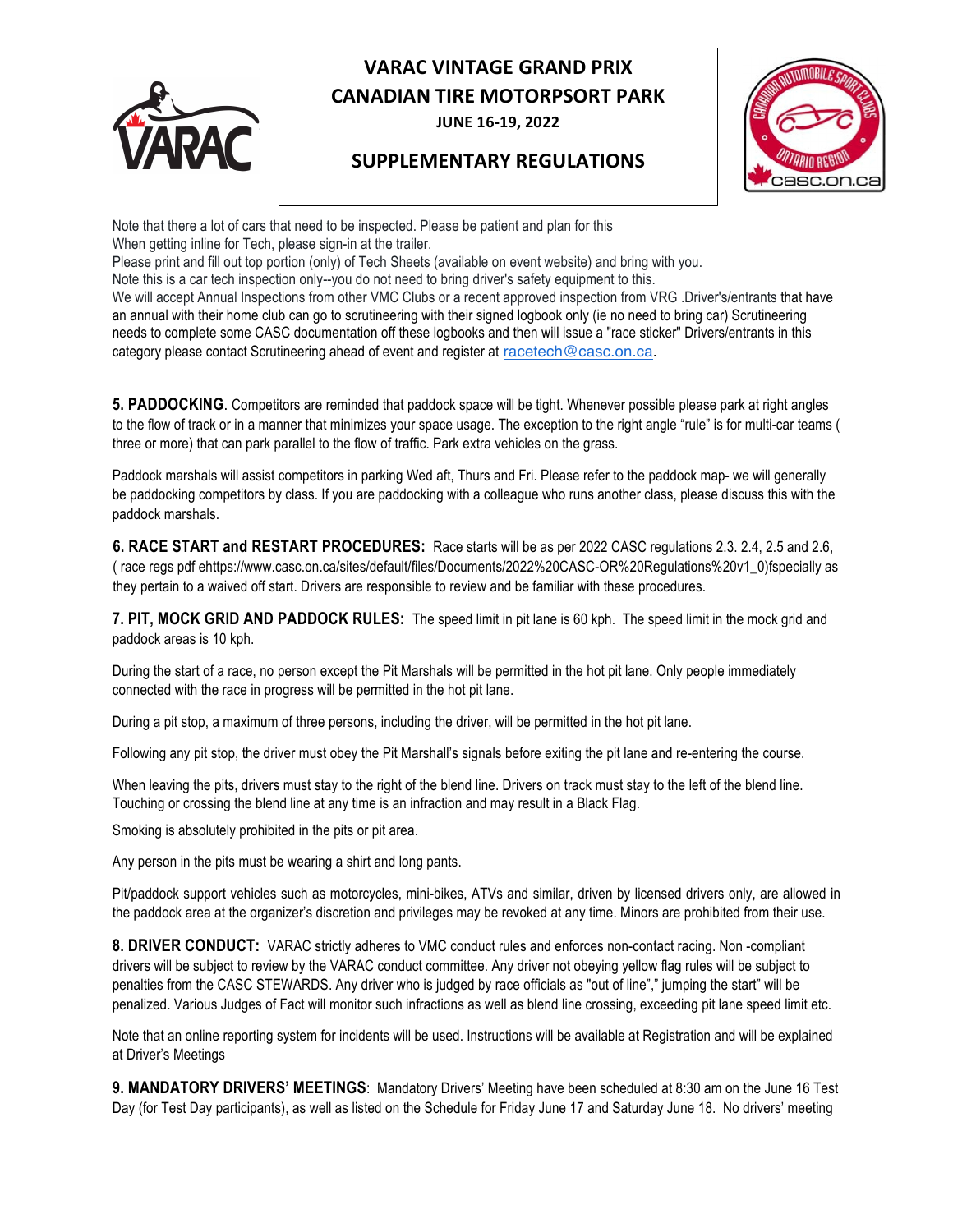

**JUNE 16-19, 2022** 

#### **SUPPLEMENTARY REGULATIONS**



has been scheduled for Sunday June 16. All Drivers' Meetings will be held at the CTMP Podium in the Upper Paddock. Attendance may be taken.

**10. EVENT SCHEDULE:** VARAC/CTMP reserves the right to change the official schedule with respect to the order, length and/or groupings for any on track session. Groups consisting of 12 or fewer cars should expect to be combined with other groups to form a racing grid. In the event the day is "running long" the Special Races outlined in Point 19 of the Supplemental Regulations may be curtailed or cancelled.

**11. RACE MEDICAL:** Race medical is located in the garages. Gasoline alley MUST have one lane clear for emergency vehicle use. Parking of non-emergency vehicles in this area is not permitted.

**12. FUELLING:** Any time there is a transfer of fuel there must be a separate designated person standing, holding an appropriate fire extinguisher. Refueling may only be done in an open, well-ventilated area – it may not be done under awnings or in an enclosed space where fumes may accumulate.

**13. WAIVERS AND ACCESS: ELECTRONIC WAIVER** All persons wishing to enter a restricted area must sign the **Speed Waiver** (please do this prior to arrival) and wear the appropriate wrist band as issued by VARAC for the event. Restricted areas include: pit lane, pit boxes, mock grid, trackside, and any other areas indicated by officials or track personnel.

**14. TIMING:** All timed sessions will end when the first competitor crosses the start finish line after the completion of the prescribed time, or when the checkered flag is displayed.

**15. EMERGENCY VEHICLES**: Be aware that CTMP may dispatch emergency vehicles and service vehicles at any time and from any location without a race stoppage or without a full course caution.

**16. NOTICES AND RESULTS**: Notices and results shall be posted on the building adjacent to the results room in Gasoline Alley. Unofficial "live" results are available on RaceHero (RaceHero App or racehero.io on the internet ).

**17. TROPHY PRESENTATION**: Trophies shall be awarded immediately after the each of the feature races being held on Sunday, June 19. Awards for Special Races are as detailed in 20. Below (**Special Races**). Cars should be parked in the impound area and drivers attend at the CTMP Podium for the trophy presentations.

**18. DRONES**: The use of drones (unmanned aircraft) at CTMP is **strictly prohibited**. CTMP reserves the right to expel any person and/or their team found to be operating a drone.

**19. ALL CARS TO IMPOUND**: The display of "ALL CARS TO IMPOUND" requires all vehicles exiting the track to report to the impound area until released by race officials. Attendance is mandatory – failure to comply may result in penalties.

**20. SPECIAL RACES:** the event includes three "SPECIAL" races that are available on a first-come first entered basis to any competitors that has paid a full entry fee for the weekend. Each of these sessions is limited to 62 cars on track. If more than 62 competitors enter, a waiting list will be created starting with the 63rd entry. If due to mechanical or other reasons, there is space on the grid, cars will be added based on the waiting list and they will be placed at the back of the grid.

Competitors are reminded that there may be significant speed and handling difference for the cars on the track during these special races. Be aware of the vehicles around you and your own vehicle's closing speeds. Adjust your driving style to accommodate the wide variety of vehicles in these races.

If the day is "running long" the Special Race for that day may be curtailed or cancelled pursuant to Point 8 Event Schedule.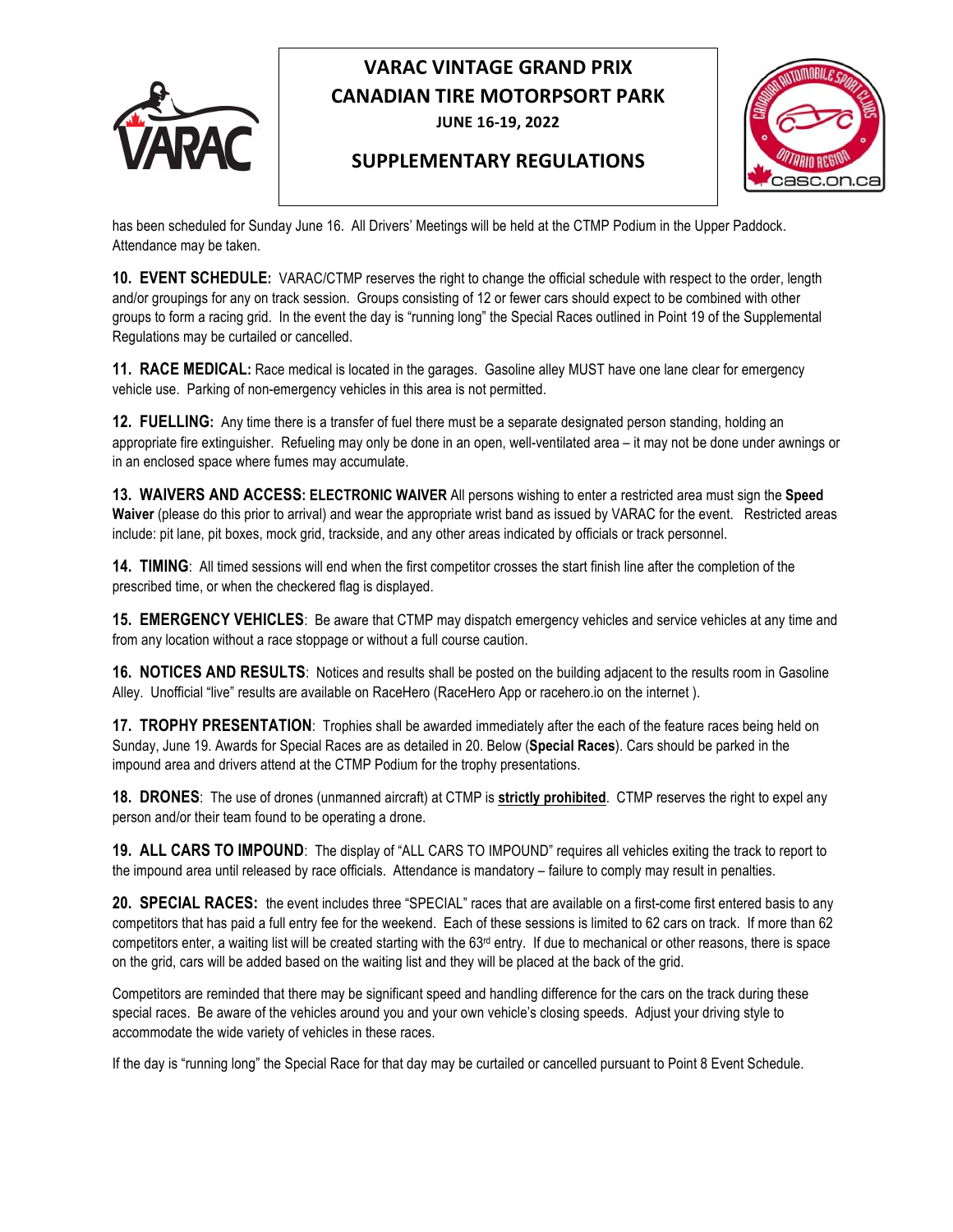

**JUNE 16-19, 2022** 

#### **SUPPLEMENTARY REGULATIONS**



**SP1 All MG Race –** scheduled after lunch break on Sunday, June 19, any MG (and/or Triumph based ca)r is eligible to enter. Gridding will be based on a to be determined basis. This race is for "fun and show". Special MG presentations will take place after this race

**SP2 Rudy Bartling Nation's Cup** -this pits the home base of our feature marque (MG) ie the UK (the "Brits") up against "the Rest of the World" (RoW). This will involve the Brits on one side of the grid vs an opponent from the RoW on the other side- You race your opponent. Each pair will score a point per win and the winning side will all be on the podium! More details will follow in a separate document. Note grid will be finalized at the track. This race is for "fun & show".

**SP3 Ludwig Heimrath Open Wheel Challenge –** scheduled at the end of on-track activities on Friday June 19, any open-wheeled car entered in the event is eligible including Formula Classic - Monoposto, and Toyo Tires F1600 Championship vehicles. Gridding will be based on Qualifying times. This race is for "fun and show", a finale to the day's on-track activities. No podium follows this race.

**21. Grid Attrtion.** If grid size drops below 10 cars, session length may be reduced. Guideline is one lap per car.

#### **22**. **Miscellaneous**

Consumption of alcoholic beverages by any participant is **expressly prohibited until** *all* **competitions are concluded for the day.**

Parents and guardians will be responsible for the safety of their children.

All dogs must be on a leash

Please be respectful of others in the paddock (ie wrt running of generators during the night.)